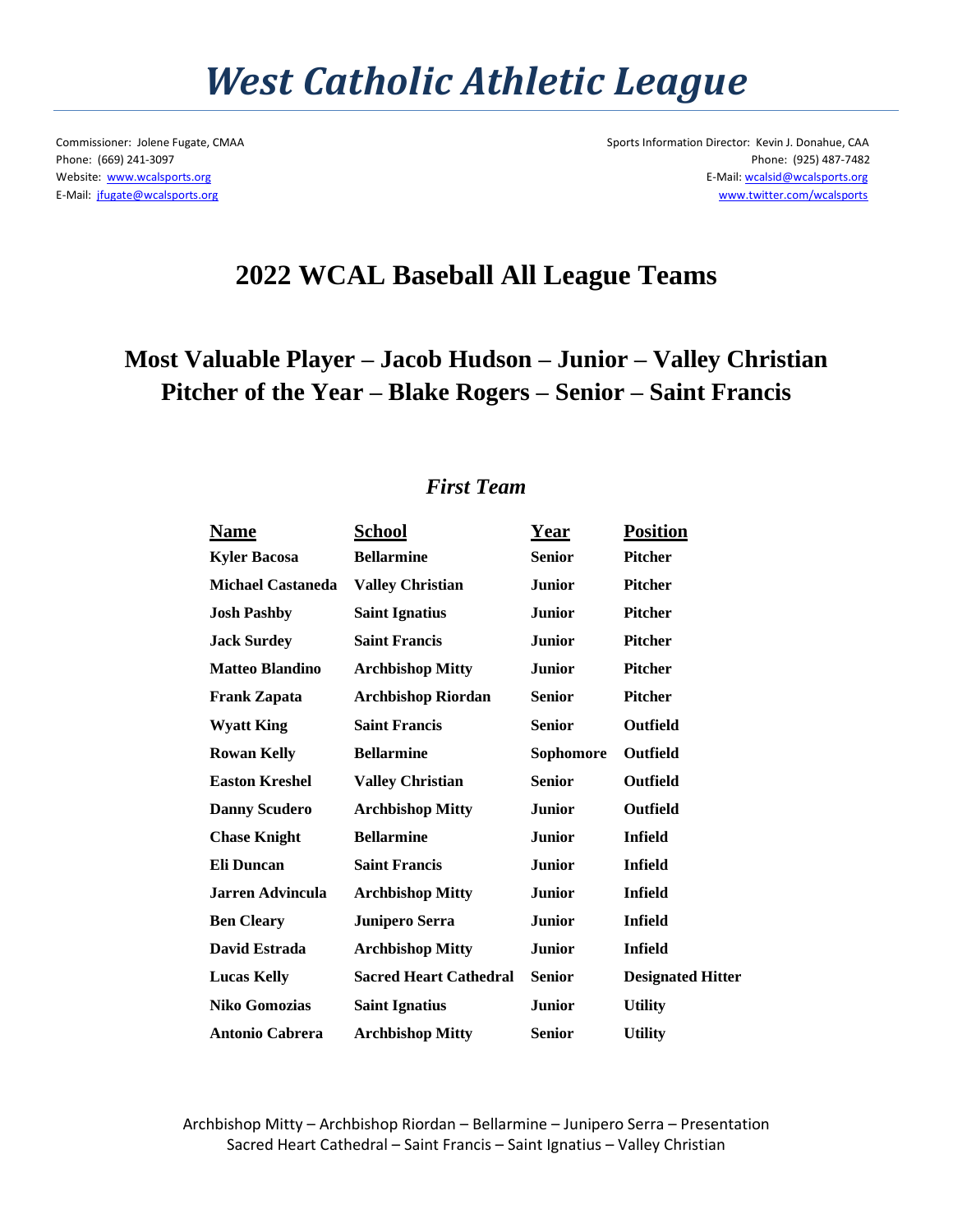# *West Catholic Athletic League*

Commissioner: Jolene Fugate, CMAA Sports Information Director: Kevin J. Donahue, CAA Phone: (669) 241-3097 Phone: (925) 487-7482 Website: [www.wcalsports.org](http://www.wcalsports.org/) examples and the example of the example of the E-Mail: wcalsid@wcalsports.org E-Mail: wcalsid@wcalsports.org E-Mail: [jfugate@wcalsports.org](mailto:jfugate@wcalsports.org) [www.twitter.com/wcalsports](http://www.twitter.com/wcalsports) 

### *Second Team*

| <b>Name</b>          | School                        | Year          | <b>Position</b>          |
|----------------------|-------------------------------|---------------|--------------------------|
| Dominic Rolla        | <b>Bellarmine</b>             | <b>Senior</b> | <b>Pitcher</b>           |
| <b>Nick Katz</b>     | <b>Sacred Heart Cathedral</b> | <b>Senior</b> | <b>Pitcher</b>           |
| Tristan Kim          | <b>Saint Francis</b>          | <b>Senior</b> | <b>Pitcher</b>           |
| <b>Ethan Payne</b>   | <b>Bellarmine</b>             | <b>Senior</b> | Catcher                  |
| <b>Matt Dicicco</b>  | <b>Bellarmine</b>             | <b>Senior</b> | <b>Outfield</b>          |
| <b>Max Ross</b>      | <b>Saint Francis</b>          | <b>Senior</b> | Outfield                 |
| Derek Gile           | <b>Saint Francis</b>          | Junior        | <b>Outfield</b>          |
| Justin Tapia         | <b>Sacred Heart Cathedral</b> | <b>Senior</b> | <b>Outfield</b>          |
| Louis Zulaica        | <b>Valley Christian</b>       | <b>Senior</b> | Infield                  |
| Alijah Ramos         | <b>Archbishop Mitty</b>       | <b>Junior</b> | Infield                  |
| Colin Spear          | <b>Sacred Heart Cathedral</b> | <b>Senior</b> | Infield                  |
| <b>Jeffrey Agard</b> | <b>Sacred Heart Cathedral</b> | <b>Senior</b> | <b>Infield</b>           |
| Sebastian Elsner     | <b>Archbishop Riordan</b>     | Junior        | Infield                  |
| <b>Luke Zuromski</b> | <b>Archbishop Riordan</b>     | Junior        | <b>Designated Hitter</b> |
| Ronin Mukai          | <b>Sacred Heart Cathedral</b> | Senior        | <b>Utility</b>           |